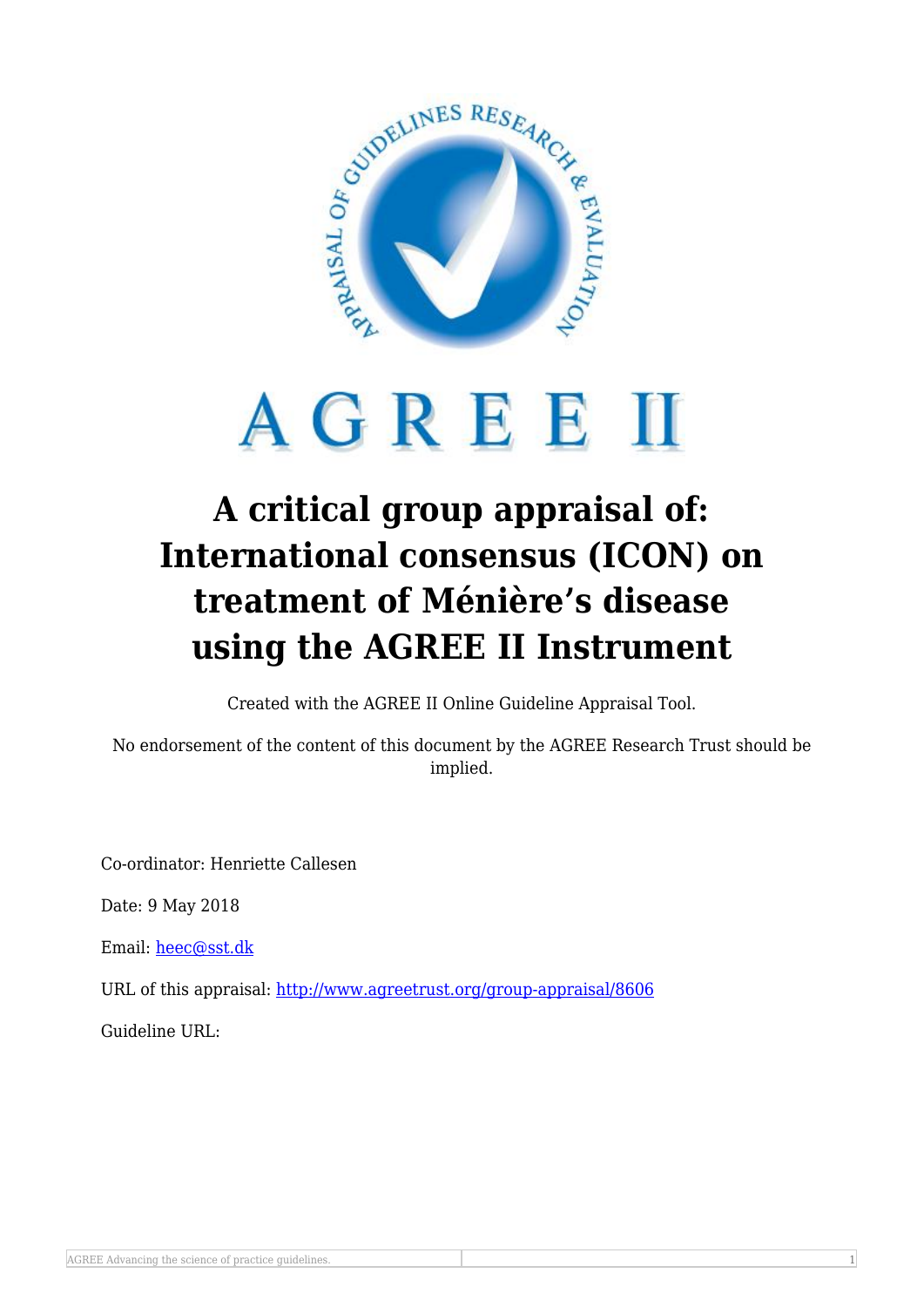|     | Domain 1   Domain 2   Domain 3   Domain 4   Domain 5   Domain 6   OA 1   OA 2 |     |     |     |     |     |                                                   |
|-----|-------------------------------------------------------------------------------|-----|-----|-----|-----|-----|---------------------------------------------------|
| 89% | 36%                                                                           | 40% | 69% | 10% | 83% | 50% | Yes - 0, Yes with<br>modifications - $2$ , No - 0 |

| Domain 1. Scope and Purpose       |                |                |  |  |  |  |  |  |
|-----------------------------------|----------------|----------------|--|--|--|--|--|--|
|                                   | Appraiser 1    | Appraiser 2    |  |  |  |  |  |  |
| Item 1                            | 7              | 7              |  |  |  |  |  |  |
| Item <sub>2</sub>                 | 7              | 3              |  |  |  |  |  |  |
| Item <sub>3</sub>                 | 7              | 7              |  |  |  |  |  |  |
|                                   |                |                |  |  |  |  |  |  |
| Domain 2. Stakeholder Involvement |                |                |  |  |  |  |  |  |
|                                   | Appraiser 1    | Appraiser 2    |  |  |  |  |  |  |
| Item 4                            | 2              | 6              |  |  |  |  |  |  |
| Item 5                            | $\overline{2}$ | 1              |  |  |  |  |  |  |
| Item <sub>6</sub>                 | 4              | 4              |  |  |  |  |  |  |
|                                   |                |                |  |  |  |  |  |  |
| Domain 3. Rigour of Development   |                |                |  |  |  |  |  |  |
|                                   | Appraiser 1    | Appraiser 2    |  |  |  |  |  |  |
| Item 7                            | 2              | $\overline{2}$ |  |  |  |  |  |  |
| Item <sub>8</sub>                 | 3              | $\overline{2}$ |  |  |  |  |  |  |
| Item 9                            | 2              | 7              |  |  |  |  |  |  |
| Item 10                           | 2              | 7              |  |  |  |  |  |  |
| Item 11                           | 3              | 4              |  |  |  |  |  |  |
| Item 12                           | $\overline{2}$ | 7              |  |  |  |  |  |  |
| Item 13                           | 1              | 7              |  |  |  |  |  |  |
| Item 14                           | 2              | 1              |  |  |  |  |  |  |
|                                   |                |                |  |  |  |  |  |  |
| Domain 4. Clarity of Presentation |                |                |  |  |  |  |  |  |
|                                   | Appraiser 1    | Appraiser 2    |  |  |  |  |  |  |
| Item 15                           | 3              | 5              |  |  |  |  |  |  |
| Item 16                           | 5              | 4              |  |  |  |  |  |  |
| Item 17                           | 7              | 7              |  |  |  |  |  |  |
|                                   |                |                |  |  |  |  |  |  |
| Domain 5. Applicability           |                |                |  |  |  |  |  |  |
|                                   | Appraiser 1    | Appraiser 2    |  |  |  |  |  |  |